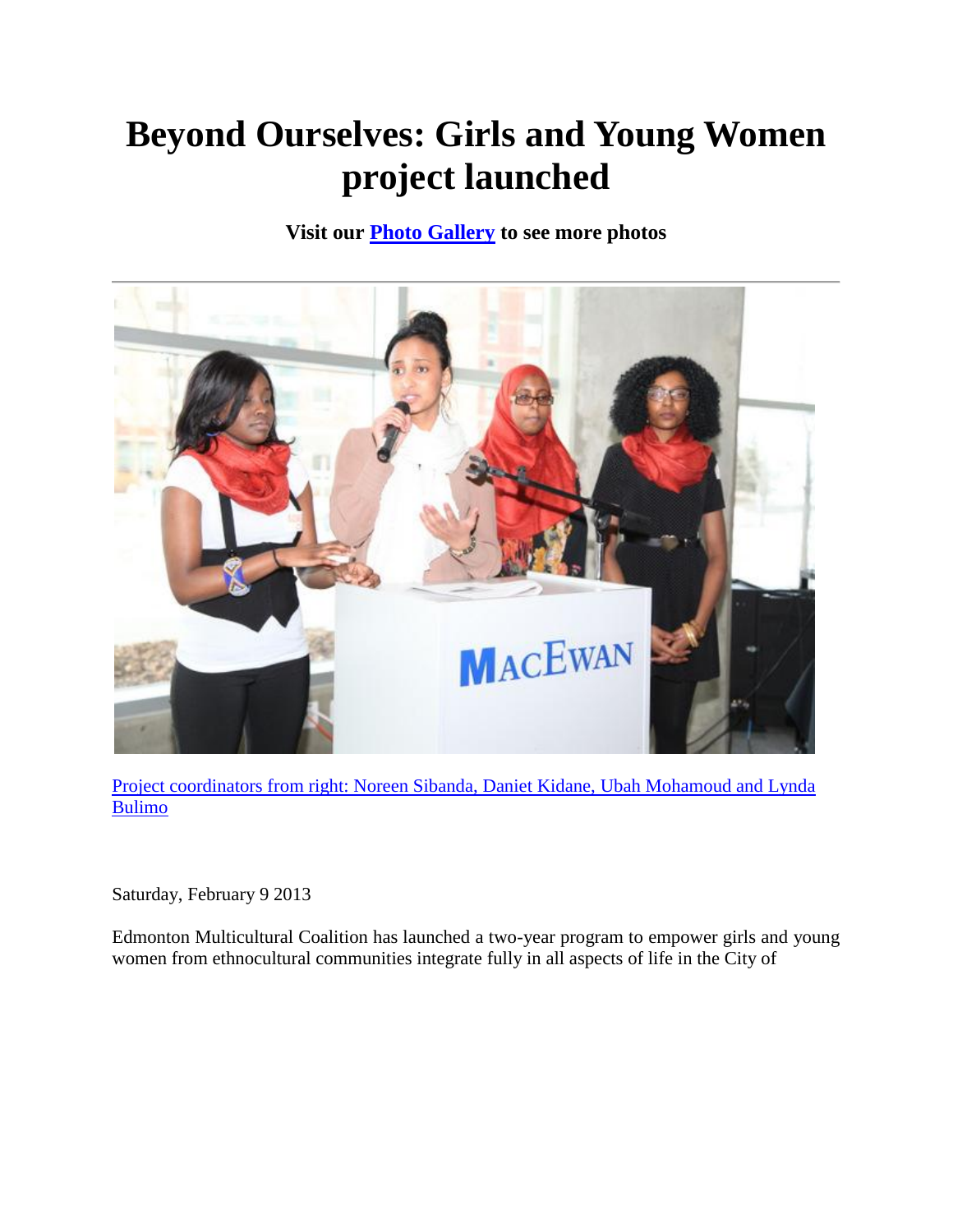

[Laurie Hawn, Edmonton Center MP launching Beyond Ourselves project](http://www.emcoalition.ca/wp-content/uploads/2013/02/IMG_1415.jpg)

Edmonton. Dubbed "Beyond Ourselves", the two-year project is a partnership between the government of Canada and Edmonton Multicultural Coalition. The project was launched on February 9th 2013 at the Grant MacEwan University by Hon. Laurie Hawn, MP for Edmonton Center who represented the guest of honor, Hon. Rona Ambrose, federal minister for Public Works and Government Services. Mrs. Lynn Mandel (wife of City of Edmonton Mayor Stephen Mandel) and Multicultural Coalition president, Rossyln Zulla graced the occasion.

Prof Philomena Okeke of the University of Alberta gave a motivational presentation entitled: "*The importance of working with and supporting girls and young women as a process of promoting their integration and social inclusion."*

"This project will help many girls overcome barriers of culture, language or gender inequality to fully take part in the socio-economic development of Edmonton," said Mrs. Dianna Mbari-Fondo, the Executive Director of Edmonton Multicultural Coalition.

After official speeches delegates participated in an exciting rhythmic cultural dance. The launch event is one of the activities in the Girls and Young women project funded by the Status of Women Canada grant. The hugely successful launch event was coordinated by Daniet Kidane, Lynda Bulimo, Ubah Mohamoud and Noreen Sibanda.